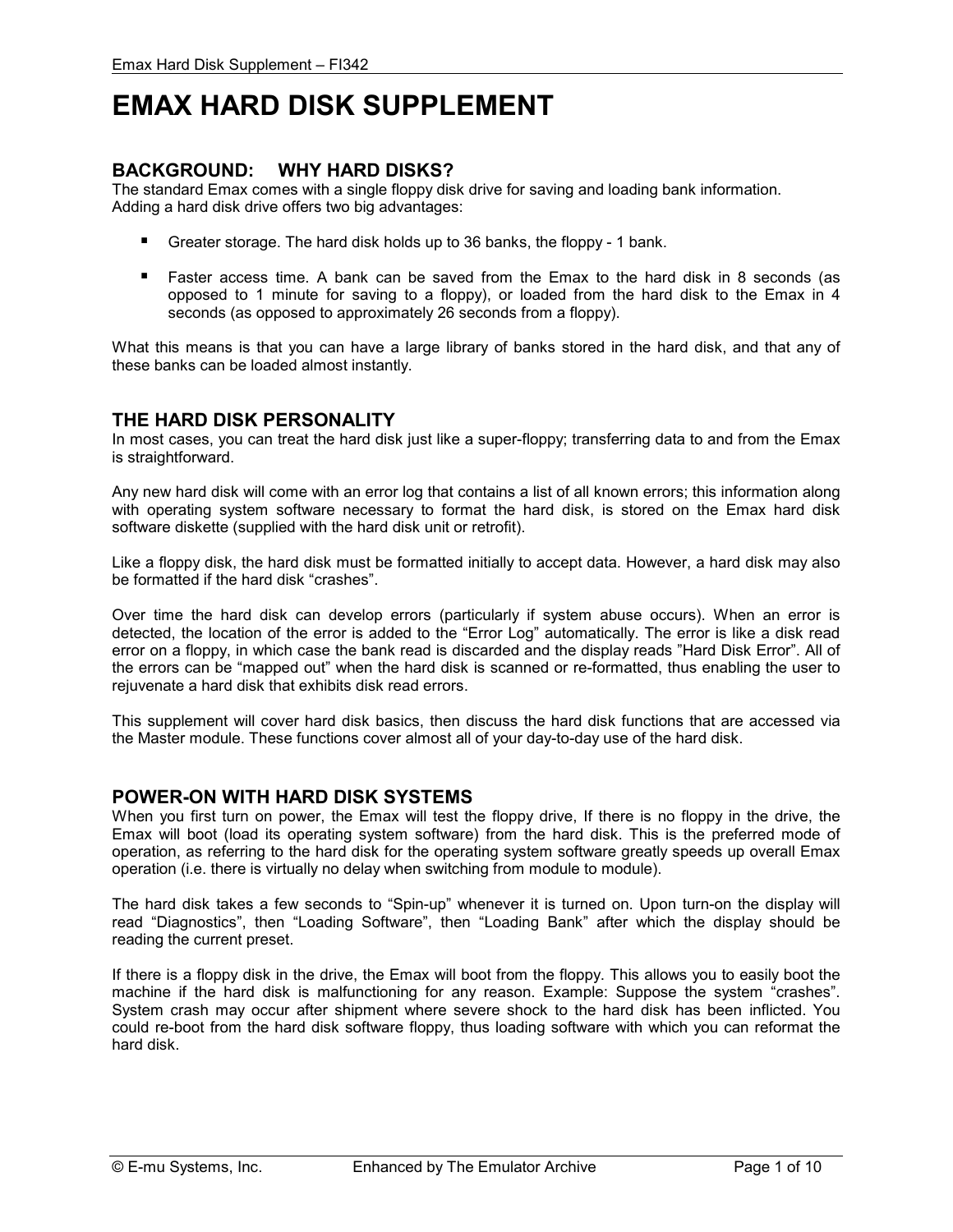# **LOADING A BANK FROM THE HARD DISK**

Press the **LOAD BANK** button; the display says: Load Bank, and shows the name and number of the Current Bank. Use the data slider to scroll through the available Hard Disk banks (Select 00 to load a bank from the floppy disk). Stop when you find an interesting bank, then press **ENTER**.

An alternate method of loading a Hard Disk bank is to press **LOAD BANK**, then simply type in the number of the bank using the numeric keypad.

After the bank has loaded, the display will show the Current Preset number and name (the cursor will flash underneath the first digit).

# **SAVING A BANK TO THE HARD DISK**

1. Activate **PRESET MANAGEMENT 2**. The display says:

Save To Bank: XX XX Name of Bank

- ...where "XX" is the bank number and "Name of Bank" is the name of the bank.
	- **Note:** The "Name of Bank" is simply the name of the current preset at the time that the bank was saved to disk.
- 2. Use the data slider or the increment/decrement buttons to select the destination bank (either hard disk or floppy), and then press **ENTER** to save the bank to disk. Before saving, the display will caution you with the message.



Press **YES** to overwrite, **NO** to return to the module identifier. When the save is complete, Emax will return to the Module Identifier.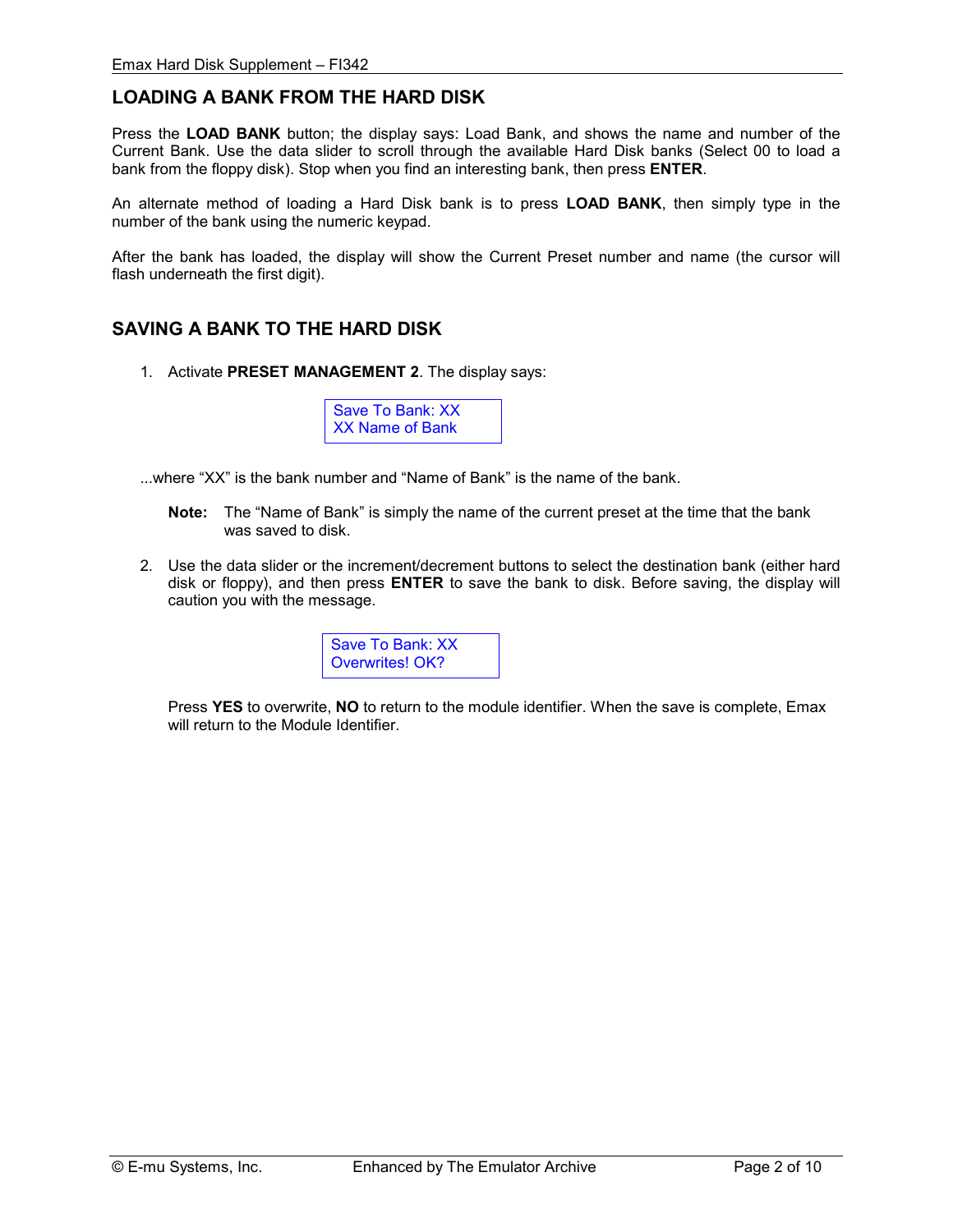# **OTHER HARD DISK RELATED FUNCTIONS**

# **Module: MASTER 8 Transform Controllering Structure Function: BACK UP**

**This module allows you to backup a portion or the entire contents of the hard disk onto floppy diskettes. This function makes backup so easy that you will have no excuse for not backing up all your hard disk banks! Remember, if you would hate to lose it, BACK IT UP.** 

1. **Activate MASTER 8.** The display says:



- 2. If you don't want to lose what you have in the Bank, save it to disk first (see **PRESET MANAGEMENT 2**). Otherwise, press **YES.**
- 3. The display now says:



4. Moving the data slider changes the display to:



- 5. Select "All banks" if you want to backup the entire hard disk. Select "Updated banks" if you wish to backup only the banks that have been changed since the last back up.
- 6. If you select "All banks", the display will prompt you to:

Get XX Formatted Disks. Ready? Y/N

- 7. Where "XX" is the number of floppy disks needed.
- 8. If you select "Updated banks", the display will prompt you to get the number of formatted disks ready that have changed since the last back-up After pressing **ENTER**, you may scroll through the banks that have been changed with the data slider and update your backup disks as desired Any bank may be skipped during backup Press **MASTER** to exit the function.
	- **Hint:** It's a good idea to keep your backup copies in order and labeled so that backup and restore can be performed quickly and easily.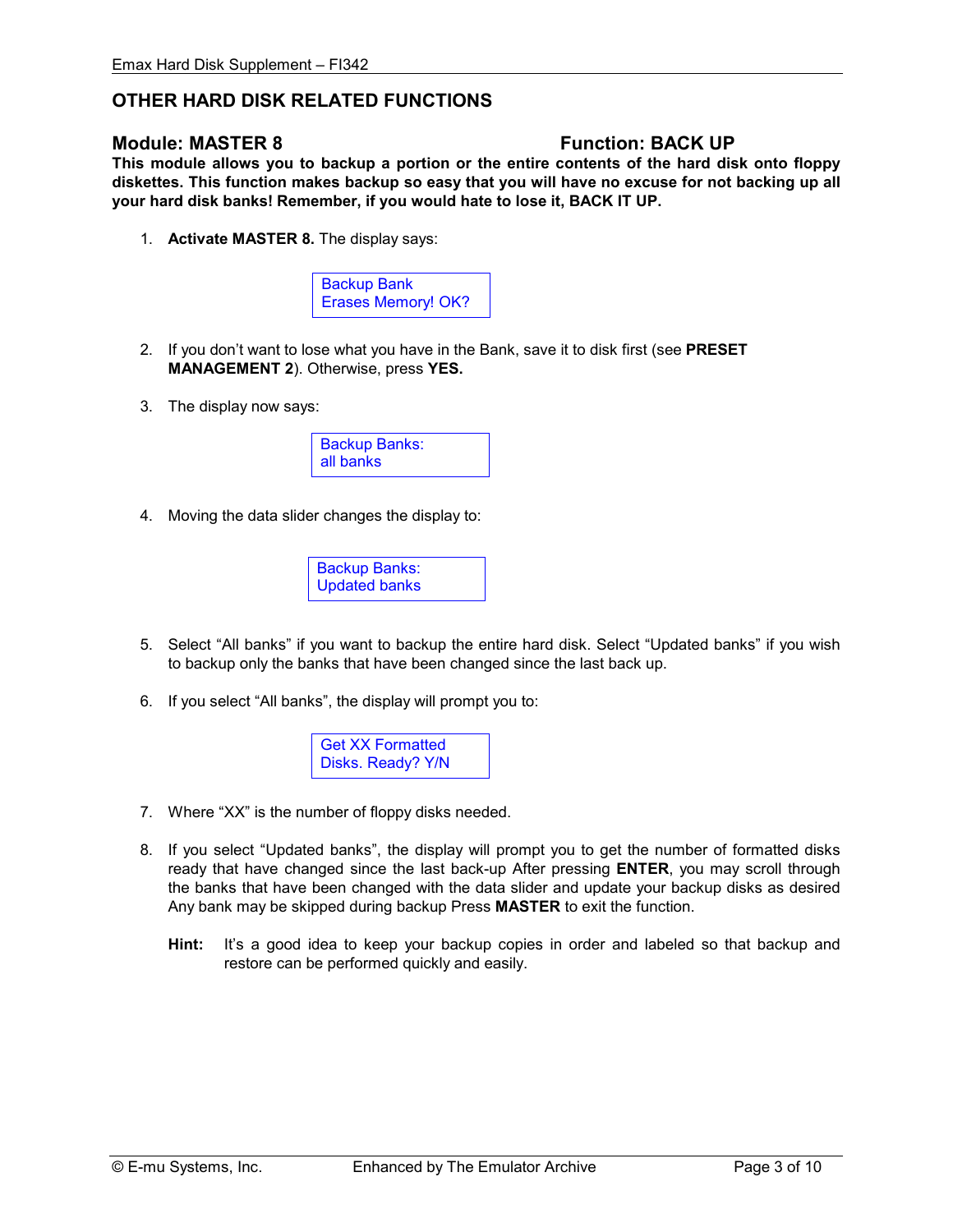# **Module: MASTER 9 THE RESTORE RESTORE**

**This module allows you to easily restore a portion or the entire contents of the hard disk from your floppy backup diskettes.** 

1. Activate **MASTER 9**. The display says:



 If you don't want to lose what you have in the Bank, save it to disk first (see **PRESET MANAGEMENT 2**). Otherwise, press **YES**.

The display now instructs you to "Insert the Floppy". Insert the floppy disk with the bank that you wish to restore and press **ENTER** to begin.

2. The display says: Loading Bank... and loads the floppy bank. After the disk has been loaded, the display shows the name of the bank just loaded and allows you to select the destination hard disk bank with the slider.

For example, in restoring the Arco Strings bank, the display says:

Arco Strings To 01 Arco Strings

 Bank loaded from floppy Destination bank selected with slider

Any bank may be skipped during restore. Press **MASTER** to exit the function.

# **Module: MASTER 0 Function: SPECIAL**

**This module holds some seldom used, but extremely useful, functions.** 

1. Activate **MASTER 0.** The display says:



2. Select the desired special function. More functions may be added in the future, but here is what is currently available:

#### **1 Copy Software**

 The Emax operating system deals with such tasks as disk transfers, memory management, and so on. Occasionally E-mu enhances the operating system. Each version of the operating system is numbered, as indicated when you move the data slider all the way to the top while in Special. As newer versions are introduced, use this function to copy the new software on to disks containing the old software. Everything else on the old disk - Samples, Presets, Sequences, and so on remain unchanged.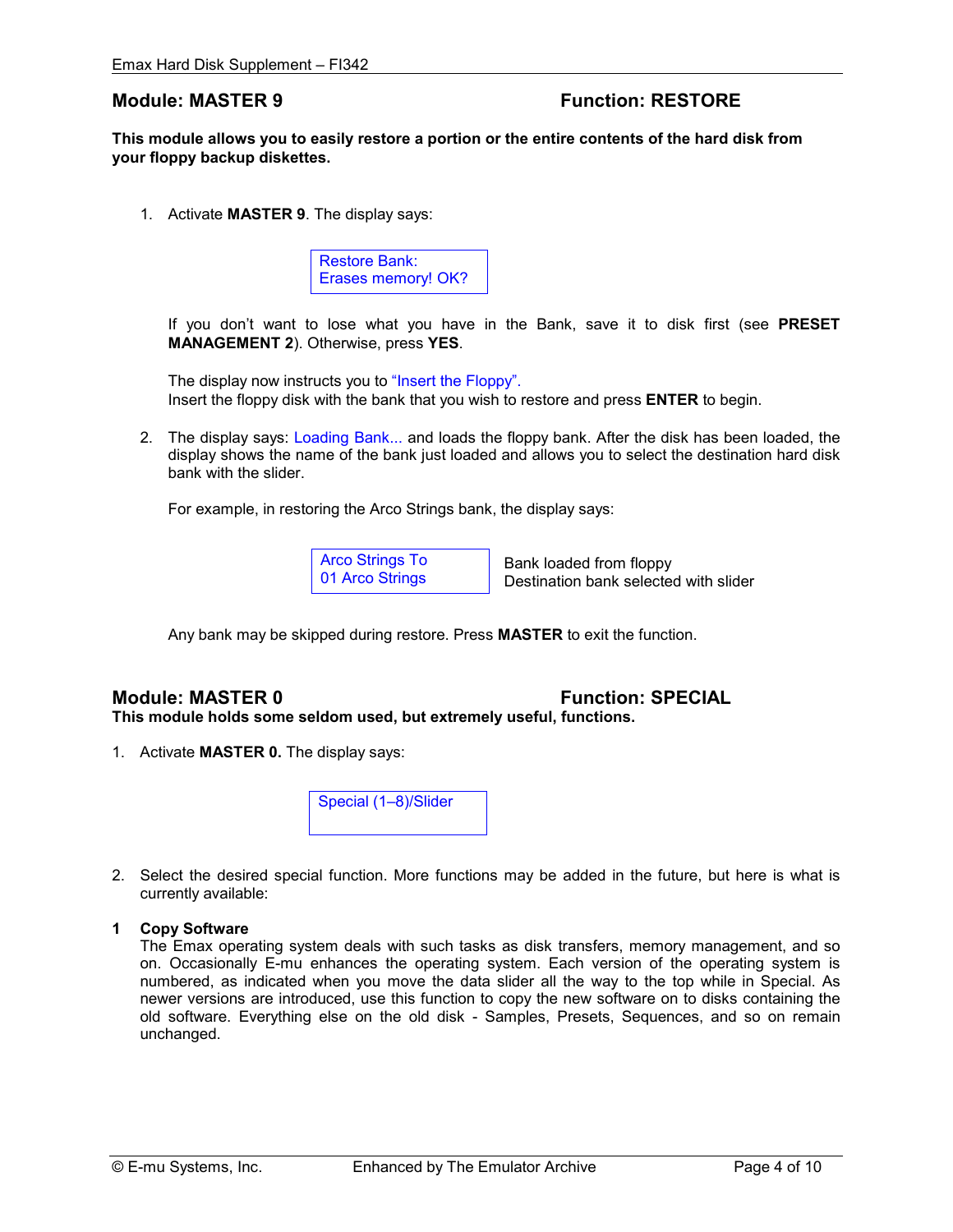1. Upon selecting Copy Software, the display says:



 If it's not okay to erase memory, press **NO** and copy the Bank contents to disk. Otherwise, press **YES**. The display now says:



2. Moving the data slider changes the display to:



Insert the Source disk (the one with the new software) in the drive if you are copying from floppy.

- 3. Press **ENTER** to select the source drive. This clears the Bank and loads the operating system software into Emax. The display will say: Loading software.
- 4. If Hard disk is selected then the destination is automatically selected to be the floppy disk. The display will read:



Insert the destination diskette and press **YES** to copy the software.

5. If Diskette is selected, the display says:



6. Moving the data slider changes the display to:

| <b>Copy Software</b><br>To: floppy |
|------------------------------------|
|------------------------------------|

 Insert the destination floppy disk (if applicable) and press **ENTER** to initiate the transfer. After copying the software to a floppy, you have the option of copying the software onto another disk (insert the disk then press **YES**) or exit back to the Module Identifier (press **NO**).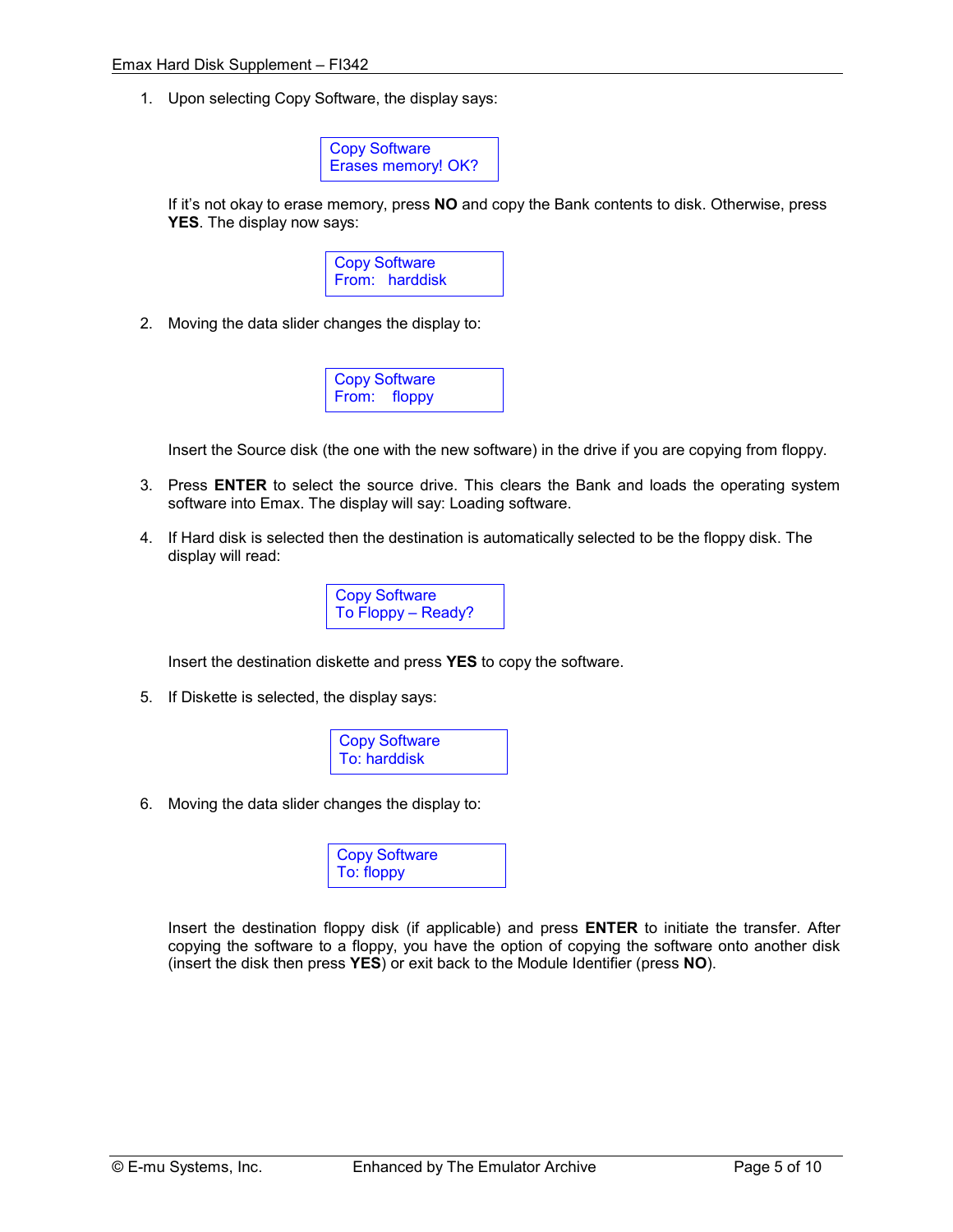#### **2 MIDI Overflow**

 With MlDl Overflow on, if you play more than eight notes on Emax, the extra notes will appear at the MIDI Out port. Thus, by connecting the MIDI Out to the MlDl In on another Emax "slave" (rack style or keyboard), you will end up with essentially a 16 note polyphonic Emax. Make sure that the "slave" Emax is set to MIDI Overflow Off, otherwise the 17th note will not be played.

#### **3 Disable Channel**

 If an Emax channel should fail, activate **MASTER 8** and select **SPECIAL 2**. Press the number(s) that correspond to the channel(s) to be disabled. The display will confirm your choice. After finding the bad channel, press **ENTER** to disable the channel and return to the Module Identifier.

#### **4 Recalibrate**

 With this function you can select minimum and maximum values for the left wheel, right wheel, keyboard pressure, foot pedal, data slider, and volume slider. You can also select a center value for the left wheel. With **SPECIAL 4** selected, select the controller to be re calibrated with the data slider.

With the exception of the left wheel and the footswitch, you will first set the minimum value and press **ENTER**, then the maximum value and press **ENTER**. For the left wheel, you can also set the center value. After making your choices, the display will ask if you want to save results. If so, press **YES;** otherwise, press **NO**.

 The recalibrate footswitch function allows EMAX to use either of two types of footswitches (normally open or normally closed), If your footswitch seems to work backwards, try changing the setting of the footswitch select from Footswitch on = Closed to Footswitch on = Open.

#### **5 Audition Note**

This function was included for use on the EMAX rack where there might be times when a MIDI keyboard was not connected. This function allows you to play EMAX without a keyboard. Select Special 5 and the display says:

> Audition Note: C3 (0-9)/Slider

Moving the slider will select which note is played and buttons 0-9 play the sound.

#### **6 MlDl Analyzer**

 The MlDl Analyzer is a useful function designed to help you solve MIDI interconnection problems. Select Special 6 and the display says:



Moving the Data Slider changes the analyzer from analyzing MIDI IN to analyzing MIDI OUT. Press **ENTER** to select. The display now says:

| <b>Waiting For</b> |  |
|--------------------|--|
| MIDI Data          |  |

 When MIDI data is received (or sent), the data will be displayed. The analyzer recognizes most MIDI messages, but does not display System Exclusive or Active Sensing messages.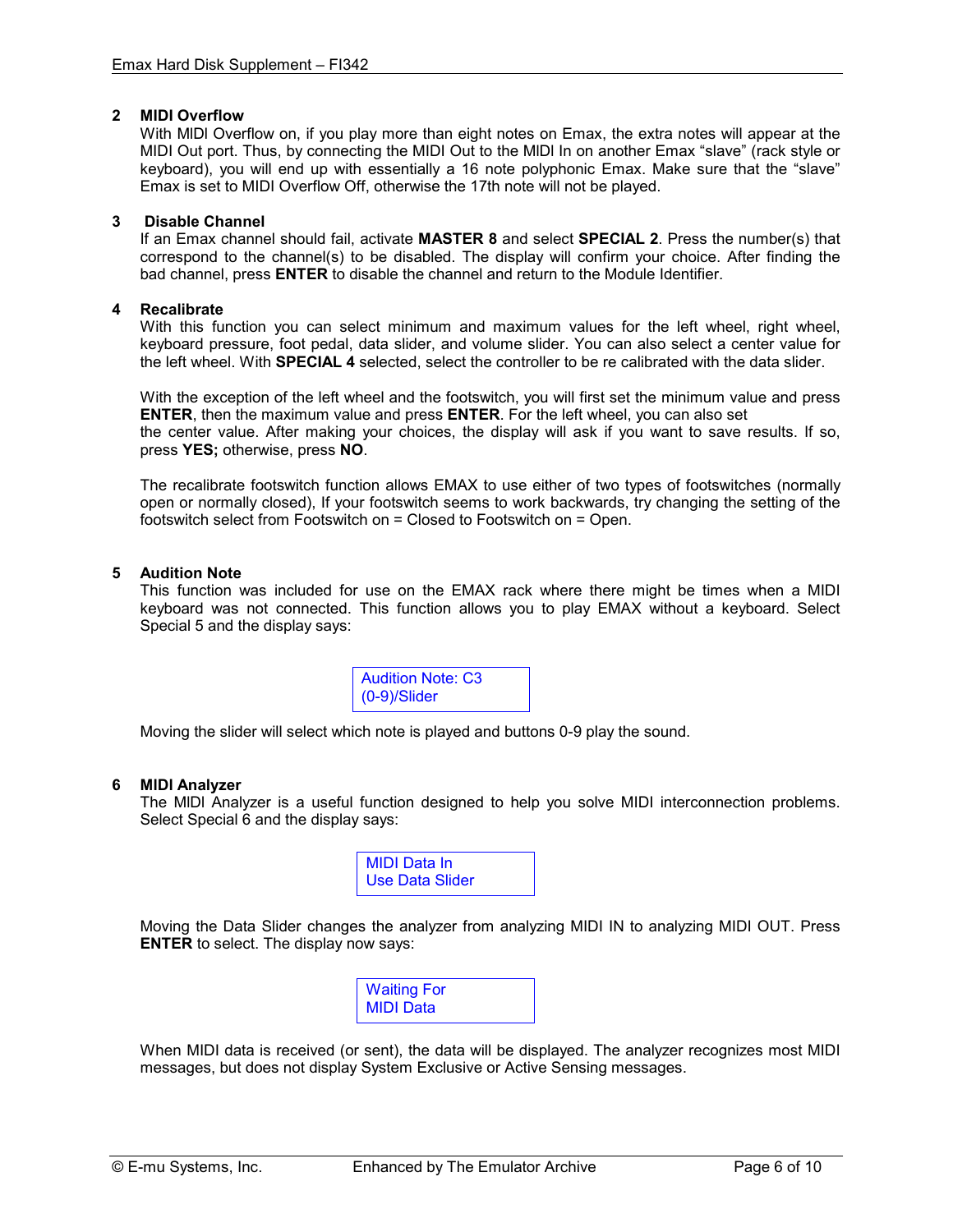#### **7 Format HD**

 Just as a floppy disk must be formatted in order to receive Emax data, so must the hard disk. Formatting, which erases any existing hard disk data, occurs for one of two reasons:

- - The hard disk has never been used previously and must be prepared for operation. However, *NEVER* format a hard disk before first checking whether or not there are existing banks on the hard disk that should be saved to floppy.
- The hard disk has developed one or more "Disk Read Errors" making one or more banks unavailable. The error scan has been performed but has either failed to restore the banks or has resulted in slow response time from the hard disk or other problems.

 Formatting will re-initialize the hard disk and erase any existing banks. Hard disk crashes are not frequent occurrences, which may lull you into a false sense of security. However, Murphy's Law dictates that a crash will occur when you have sampled fantastic, unique new sounds that aren't backed up, so *AL WAYS* maintain floppy disk backups of any Banks stored on the hard disk.

1. With a formatted disk already in the drive, activate **MASTER 5.** The display says:



If you don't want to lose what you have in the Bank, save it to disk first (see **PRESET MANAGEMENT 2**). Otherwise, press **YES**.

2. The display says:



Moving the data slider changes the display to:



3. If you choose floppy, the display says:



Check that a formatted Emax disk with the latest software is in the drive If not, insert one. To prevent any embarrassing errors write-protect the disk (**GENERAL INSTRUCTIONS 4**)

Press **ENTER.** There will be a short wait while Emax loads the formatting software. If you choose hard disk, Emax loads the formatting software from the hard disk.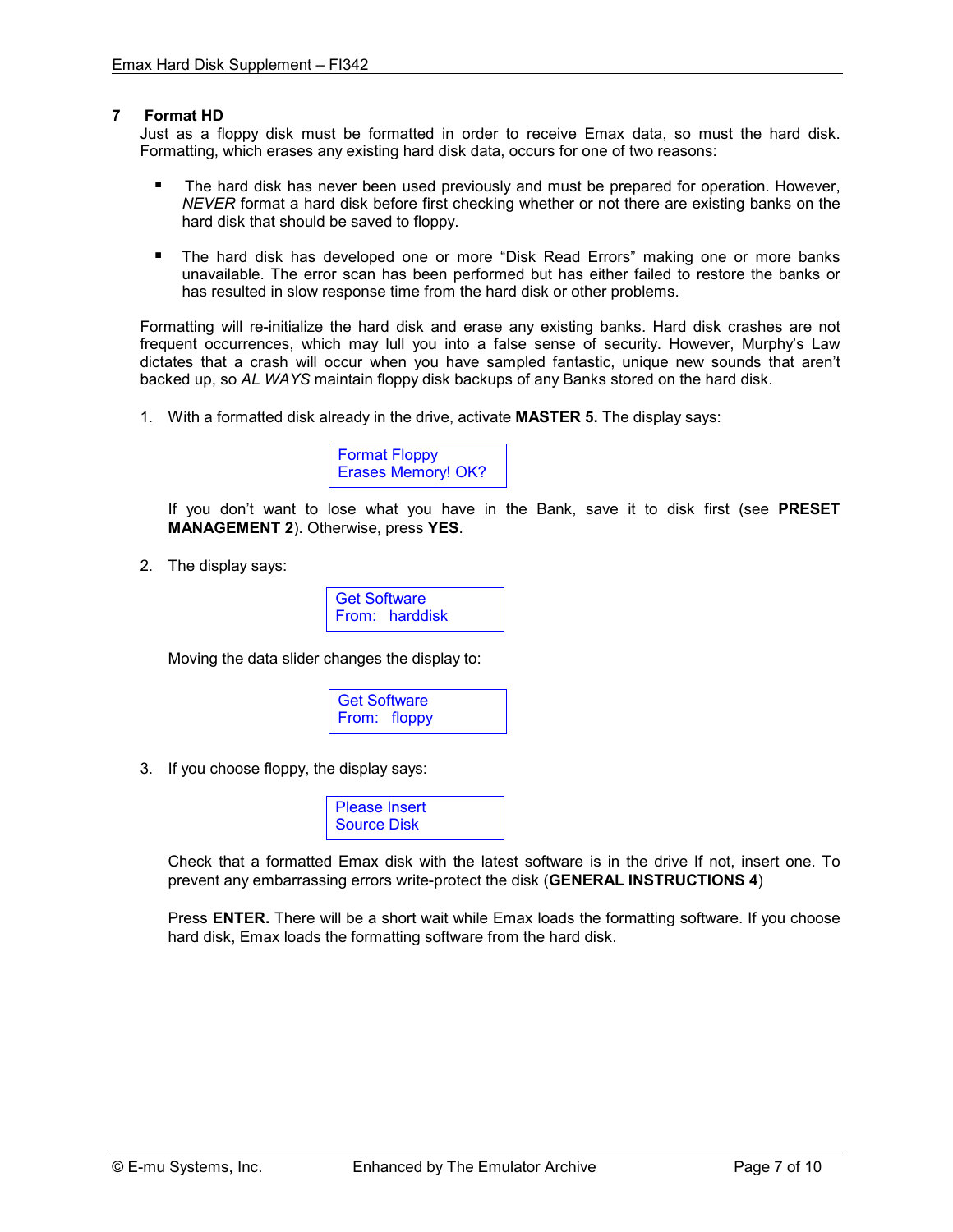4. The display now says:

| PIs Insert Disk        |  |
|------------------------|--|
| <b>To Be Formatted</b> |  |

Remove the source disk and insert the disk to be formatted, then press **ENTER**. The display will say:



Formatting takes just enough time that you can get a drink of water or do a couple of sit-ups. After formatting is complete, the display asks:

| <b>Format Another</b> |  |
|-----------------------|--|
| Floppy? Y/N           |  |

To format another disk, remove the newly formatted disk from the drive, insert the next disk to be formatted in the drive, then press **YES**. Otherwise, press **NO**, whereupon the display returns to the Module Identifier.

#### **8 Scan HD**

 The hard disk scan is used when the hard disk has developed one or more "Disk Read Errors" making one or more banks unavailable, or making the operating system unavailable resulting in failure to boot from the hard disk.

To run a HD error scan:

1. Everything should already be backed up on floppy disk. What!? You haven't backed it up? Well you had better do it now (if it's not too late).

Select Special 8 and the display says:



(The memory in question is the Emax's internal RAM, not the HD.)

2. Press **YES** to begin scan or **NO** to return to the **MASTER** module.

If you press **YES,** the display says:

Scanning HD…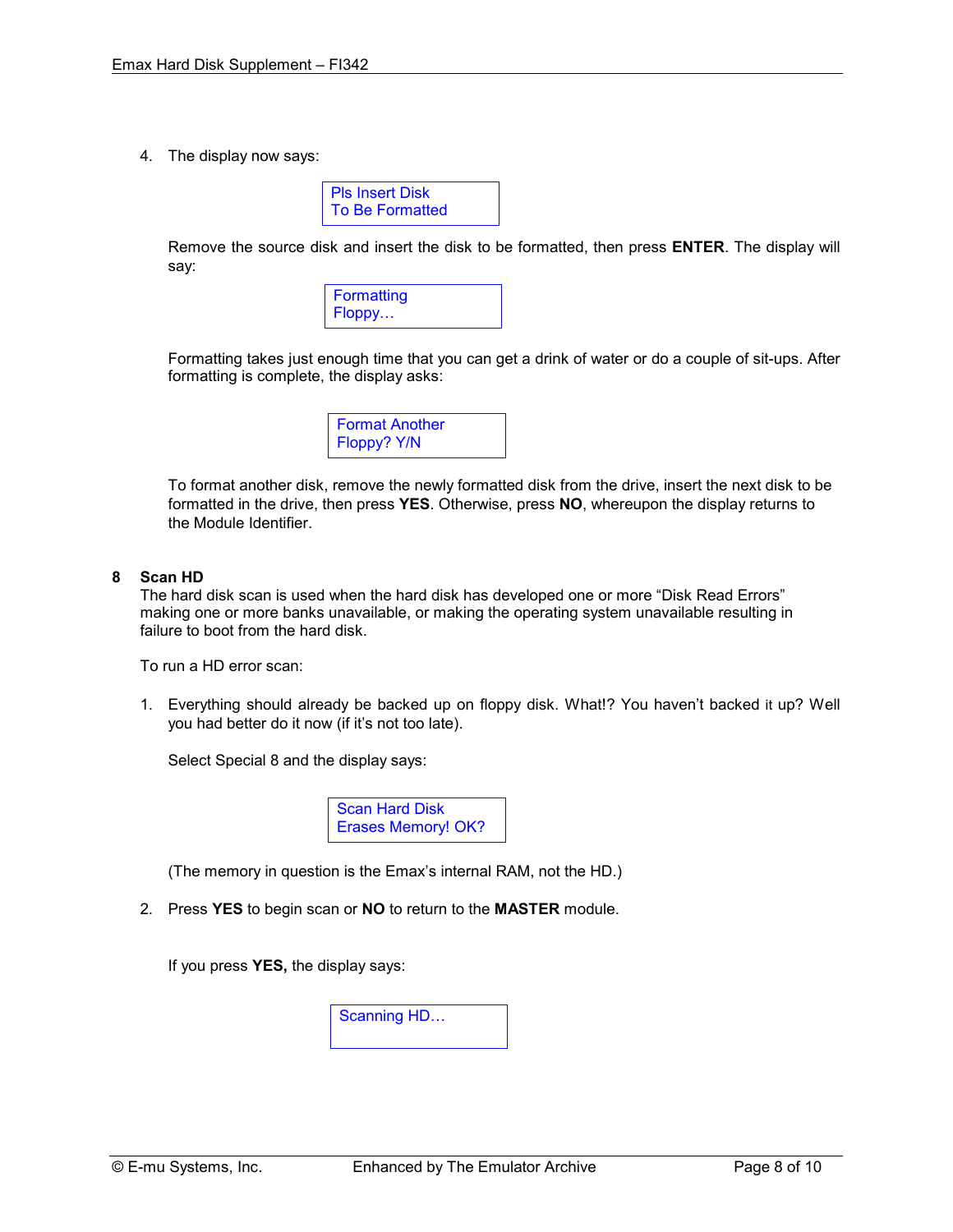3. The hard disk scans itself for defects. This takes a few minutes and if all is well after the scan, the display will read:



4. Press **ENTER** to return to the module identifier If one or more hard disk defects were found, the display will read:

> Defects Were Found In XX Bankname

where "XX Bankname" is the name and number of the damaged hard disk bank.

5. Press **ENTER** to get more information, and one of the following messages will be displayed.



This display indicates serious defects The hard disk may need to be reformatted

Bank is Corrupted! Keep Scanning? Y/N

 This display indicates less serious defects. The bank has been made usable, but the data may be Bad.

**Note:** If the bank is corrupted, there will probably be a glitch in one or more of the sounds. Other sounds in the bank may be entirely unaffected. Or, who knows? They might all be OK.

> Bank is Corrected! Keep Scanning? Y/N

This display indicates minor defects. The errors have been corrected.

Press **YES** to continue scanning for defects, **NO** to return to the **MASTER** module.